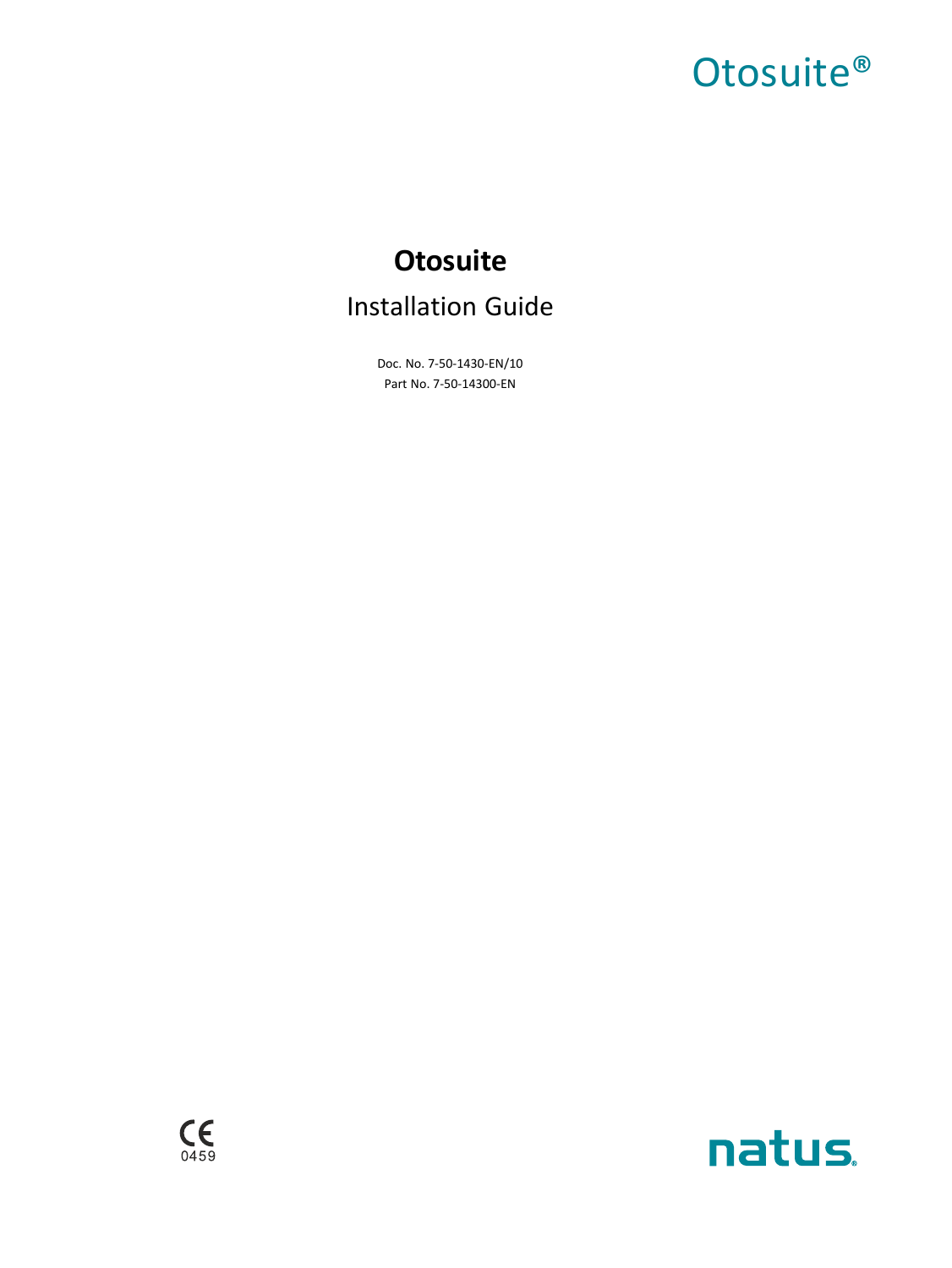#### **Copyright notice**

© 2013, 2020 Natus Medical Denmark ApS. Allrights reserved. ® Otometrics,the Otometrics Icon, Aurical, Madsen,HI-PRO 2,Otoscan, ICS and HORTMANN are registered trademarks of Natus Medical Denmark ApS in the U.S.A. and/or other countries.

**Version release date** 2020-04-05

**Technical support**<br>Please contact your supplier.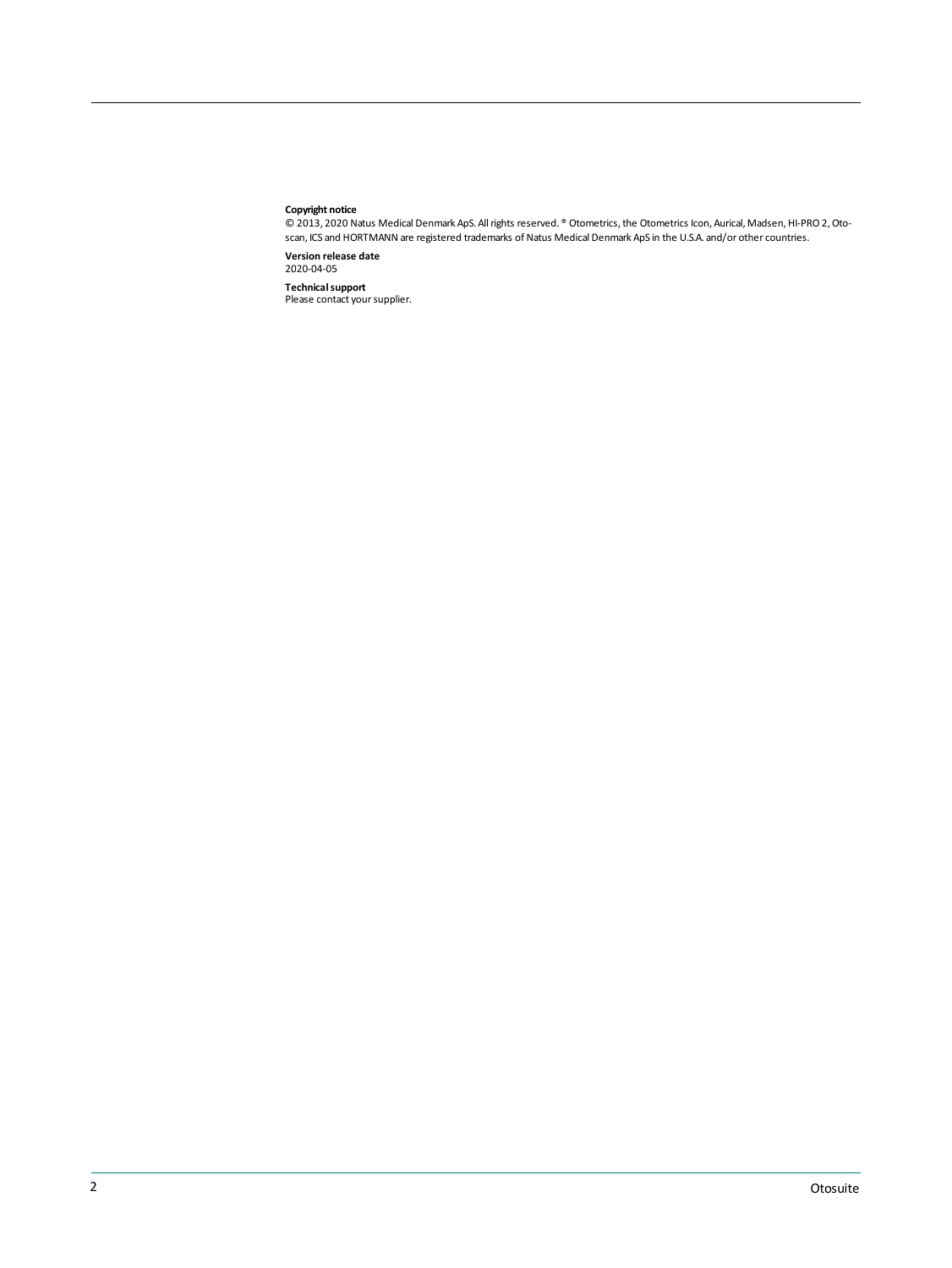## **Table of Contents**

|  | 10 |
|--|----|
|  | 14 |
|  | 15 |
|  |    |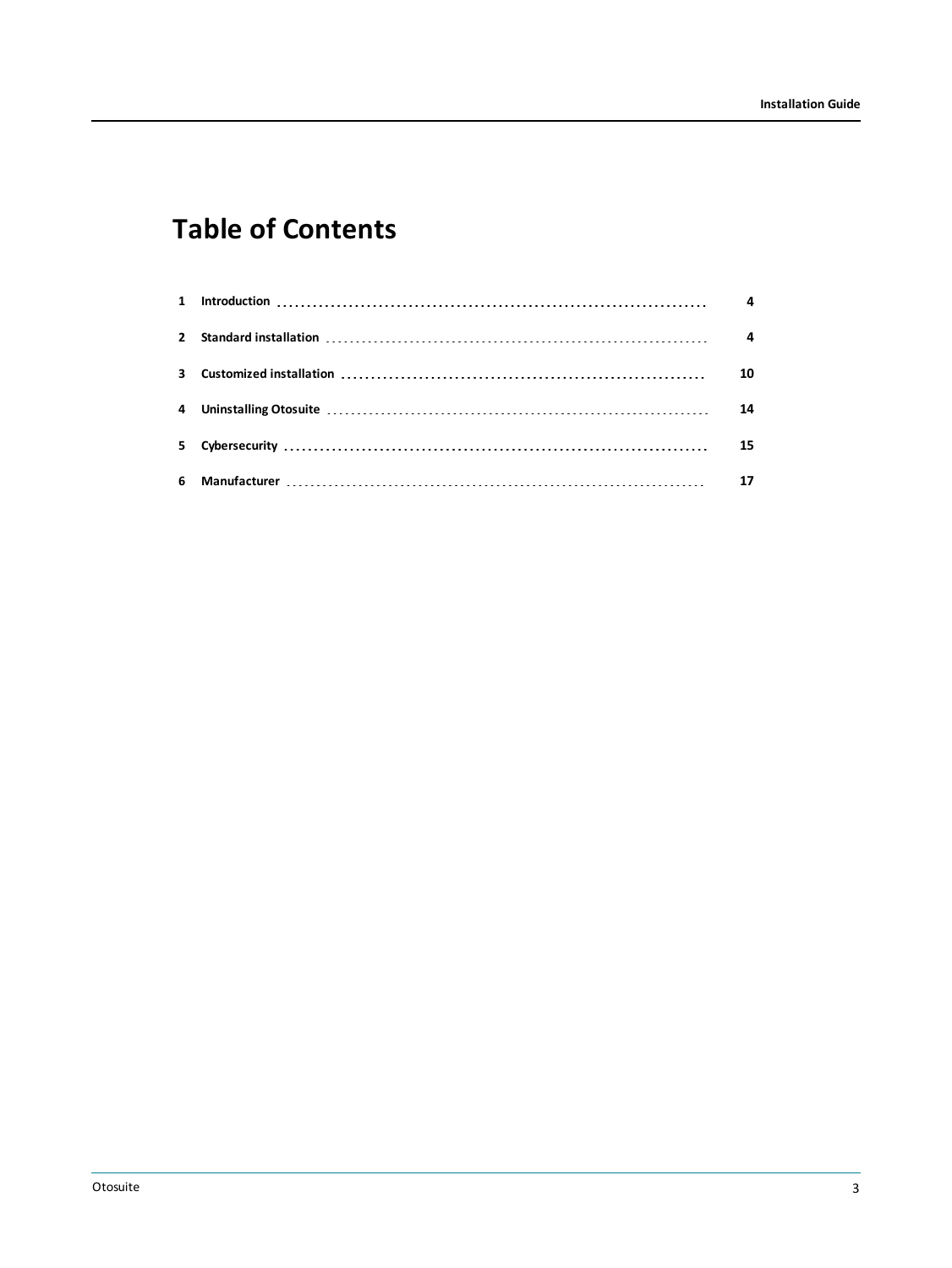## <span id="page-3-0"></span>**1 Introduction**

#### **Standard installation**

This section describes how you perform a standard installation of Otosuite and Otosuite® Reports, and describes how you configure Otosuite before use.

See Standard [installation](#page-3-1) ► 4

#### **Customized installation and installation ofspecial features**

This section describes how you customize the installation of Otosuite.

You can add a number of special features such as speech material, special tests and other related applications to the installation.

<span id="page-3-1"></span>See [Customized](#page-9-0) installation ▶ 10

## **2 Standard installation**

#### **Standard installation**

This section describes how you perform a standard installation of Otosuite and Otosuite® Reports, and describes how you configure Otosuite before use.

To configure Otosuite, see [Configuring](#page-8-0) Otosuite ► 9.

After installing Otosuite, install your test device. See your device manual for detailed instructions.

#### **Customized installation and installation ofspecial features**

If you wish to customize the installation, or install specific applications separately, see [Customized](#page-9-0) installation ► 10.

### **2.1 System requirements**

- 1.5 GHz processor or higher (2 GHz recommended)
- 2 GB RAM (4 GB recommended)
- 8 GB free disk space for installation of the Otosuite software.
- Microsoft® Windows® 7 SP1 (32 or 64 bit) or Microsoft Windows 8.1 (64 bit) or Microsoft Windows 10 (32 or 64 bit)
- All Microsoft Windows updates from Microsoft Update (or .NET 4.6 installed)
- USB port for connecting accessories, v. 2.0 or higher
- DVD drive (only for a minority of features)
- 32 bit color display, 1024x768 screen resolution
- For Noah mode operation: NOAH 3/NOAH 3 for ENTs (version 3.7 or higher), or Noah 4 (version 4.1 or higher), or Otobase®.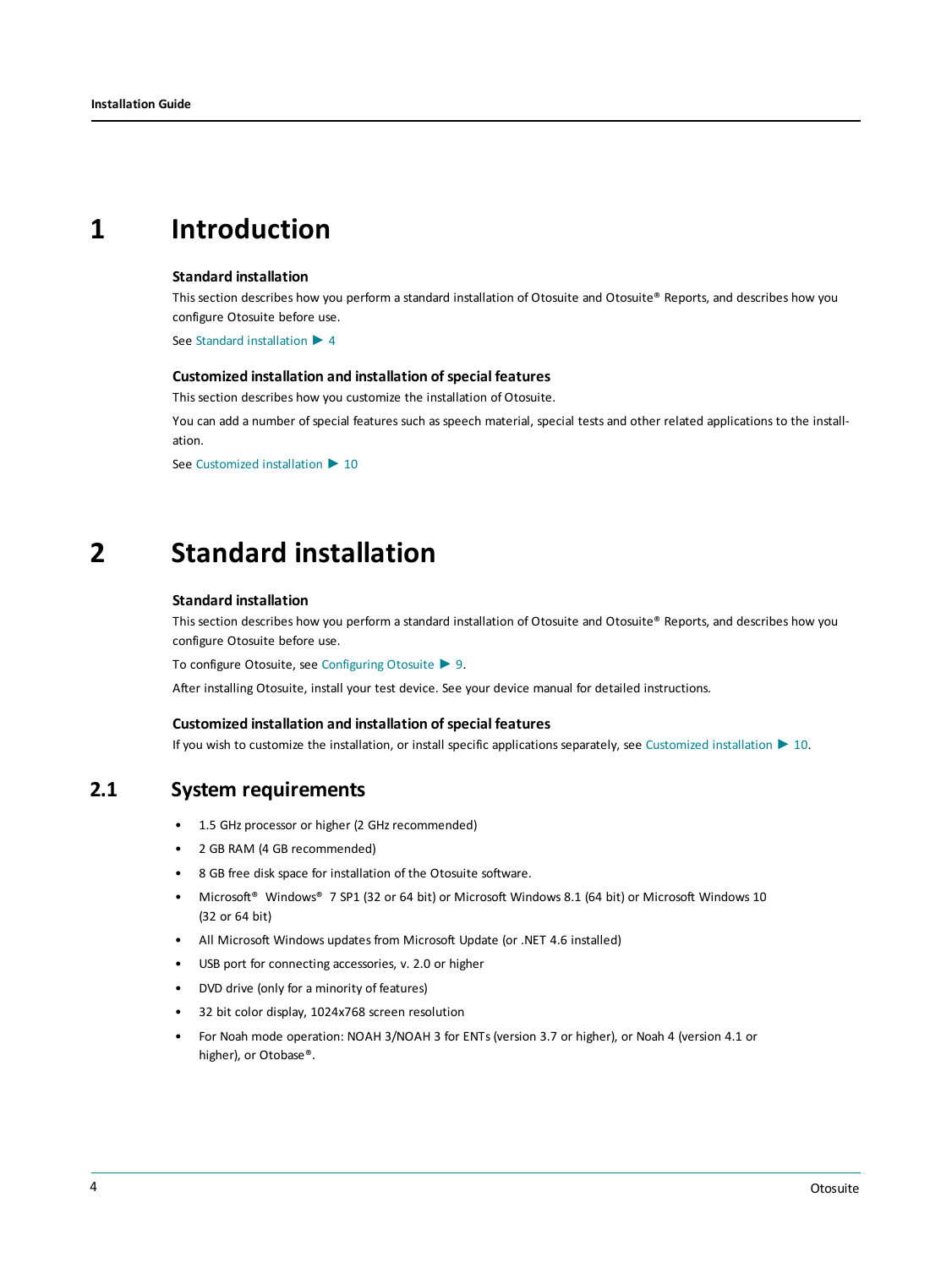Note . If you wish to use speech material supplied by Otometrics, check the Speech Material installation medium to *make sure that your PC has the additional disk space required.*

### **2.2 Standard installation sequence**

*Caution•Do not connect the test device and accessories before you have fully installed the software.*

#### **1. Noah/Otobase**

#### **Standard installation**

• If you are performing a standard installation of Otosuite, and if you plan to use Otosuite with Noah or Otobase, first install the Noah or Otobase software. Doing so will enable you to store measurements with client information in Noah/Otobase.

If you install Noah/Otobase after Otosuite has been installed, you can register Otosuite as a module under Noah/Otobase by running **PostNOAHInstall**. See [Installing](#page-13-1) Noah or Otobase after the Otosuite [installation](#page-13-1) ► 14.

#### **2. Integrated Otometrics speech material**

To install the Integrated Otometrics speech material from the supplied speech material medium, see [Installing](#page-12-0) speech material ► 13.

#### **3. Otosuite**

<span id="page-4-0"></span>If Noah/Otobase is installed on the computer, Otosuite will automatically be installed under Noah/Otobase.

## **2.3 Launching the installation application**

*Note •Otosuite cannot be installed on a shared network drive.*

#### **Starting the installation from a zip file**

- 1. Right click on the zip file and select **Extract All…**
- 2. Make sure that the check box **Show extracted files when complete** is selected.
- 3. Click the **Extract** button.

The installation files are extracted and listed in Windows Explorer.

#### **Starting the installation from a DVD or a memory stick**

- 1. Insert the installation DVD or memory stick into the PC.
- 2. If the content does not display automatically, navigate to the relevant drive in Windows explorer.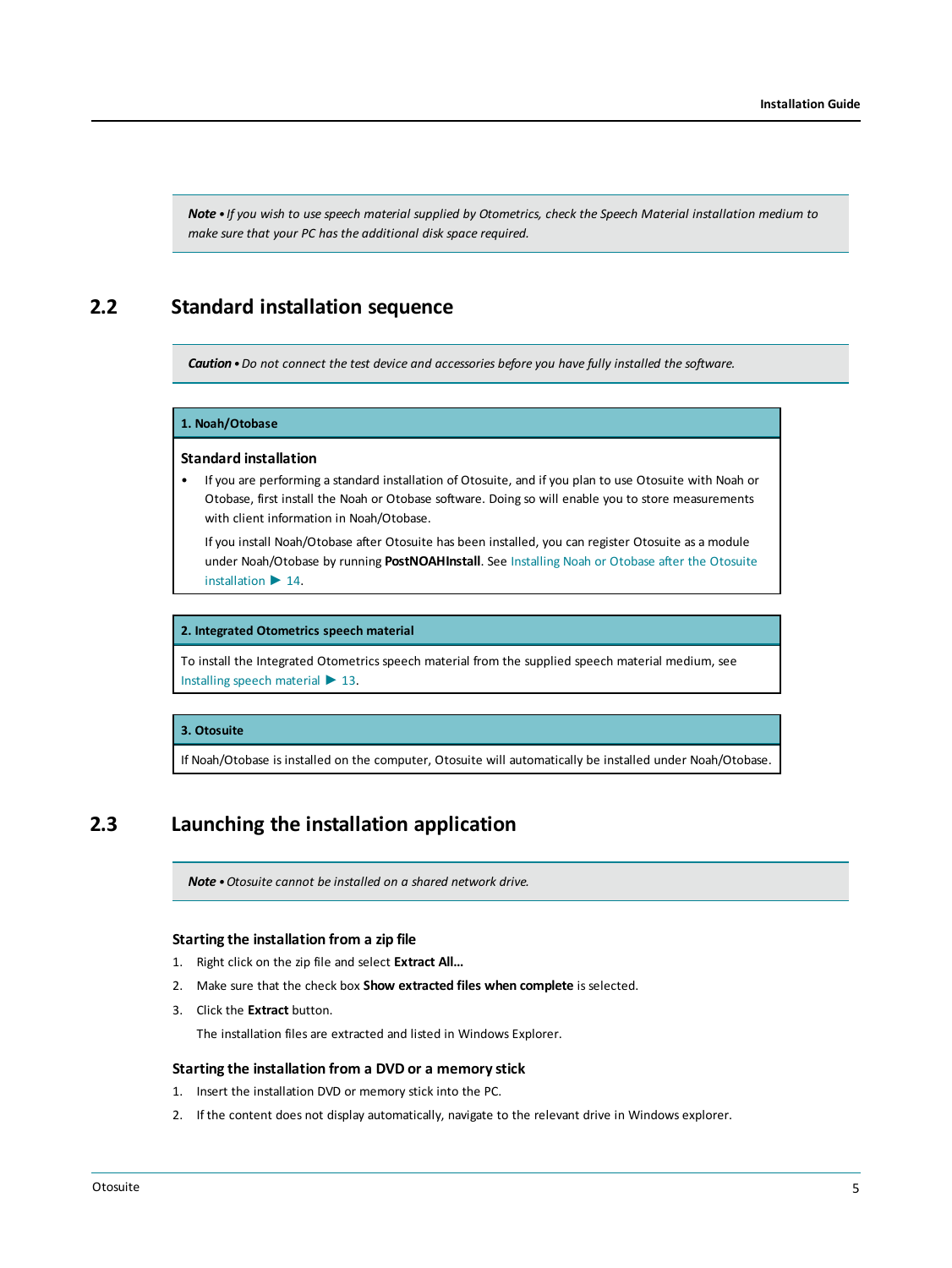#### **Launching the installation**

- 1. Close all Windows programs to avoid conflict with the installer software.
- 2. Do not connect any accessories before the installation is completed.
- 3. Double-click the file **OTOsuiteInstaller** to launch the installation. Windows 10 users: right-click the file and select **Run as administrator**.
- 4. To perform a standard installation, see The [installation](#page-5-0) process ► 6
- <span id="page-5-0"></span>5. To customize the installation, see [Customized](#page-9-0) installation ► 10.

### **2.4 The installation process**

- 1. Launch the installation application. See [Launching](#page-4-0) the installation [application](#page-4-0) ► 5
- 2. The installation application screen is shown.
- 3. Click to select whether you wish to install Otosuite.

| <b>3</b> OTOsuite Installer                                                              | $= 0$                                        |
|------------------------------------------------------------------------------------------|----------------------------------------------|
|                                                                                          | <b>So</b> otometrics<br>a division of natus. |
| <b>OTOsuite</b><br>v.4.83.0040                                                           |                                              |
| C:/Program Files (x35)/Otometrics/OTOsuitel.<br>H<br>Installation folder                 |                                              |
| V Install                                                                                |                                              |
| <sup>®</sup> Install as a single module in Noah<br>◎ Install as separate modules in Noah |                                              |
| <b>OTOsuite REPORTS</b><br>v. 1.05.0161                                                  |                                              |
| C!Program Files (x85)/Otometrics/OTOsuite REPORTS\<br>Installation folder<br>$\sim$      |                                              |
| <b>7</b> Install                                                                         |                                              |
|                                                                                          |                                              |
|                                                                                          |                                              |
|                                                                                          |                                              |
|                                                                                          |                                              |
|                                                                                          |                                              |
|                                                                                          |                                              |
| I accept terms in the license agreements for all of the above selected products          |                                              |
| Click here to read about anonymous usage statistics in OTOsuite                          |                                              |
|                                                                                          | Ext.<br>Install                              |
|                                                                                          |                                              |

- 4. Click to select whether you wish to install Otosuite as one module in Noah/Otobase, or as separate modules:
	- **Install as a single module in Noah**:

The Otosuite modules will be installed under a single Otosuite icon in Noah/Otobase.

– **Install as separate modules in Noah**:

The Otosuite modules will be installed as separate icons in Noah/Otobase.

If you wish to install Noah/Otobase after installing Otosuite, see [Installing](#page-13-1) Noah or Otobase after the Otosuite [installation](#page-13-1) ► 14.

5. Click to select whether you wish to install Otosuite® Reports as part of the Otosuite installation.

If needed, you can run the installation application at a later date to install Otosuite® Reports.

- 6. Click to accept the license agreements.
- 7. If needed, click to view information about the usage statistics tool. For a description of the tool and how to disable the tool see [Configuring](#page-8-0) Otosuite ► 9.
- 8. Click **Install** to start the installation.
- 9. When the installation is completed, click **Finish**.

### **2.5 Launching Otosuite**

How you launch Otosuite depends on how you want to run Otosuite.

- with Noah/Otobase
- in stand-alone mode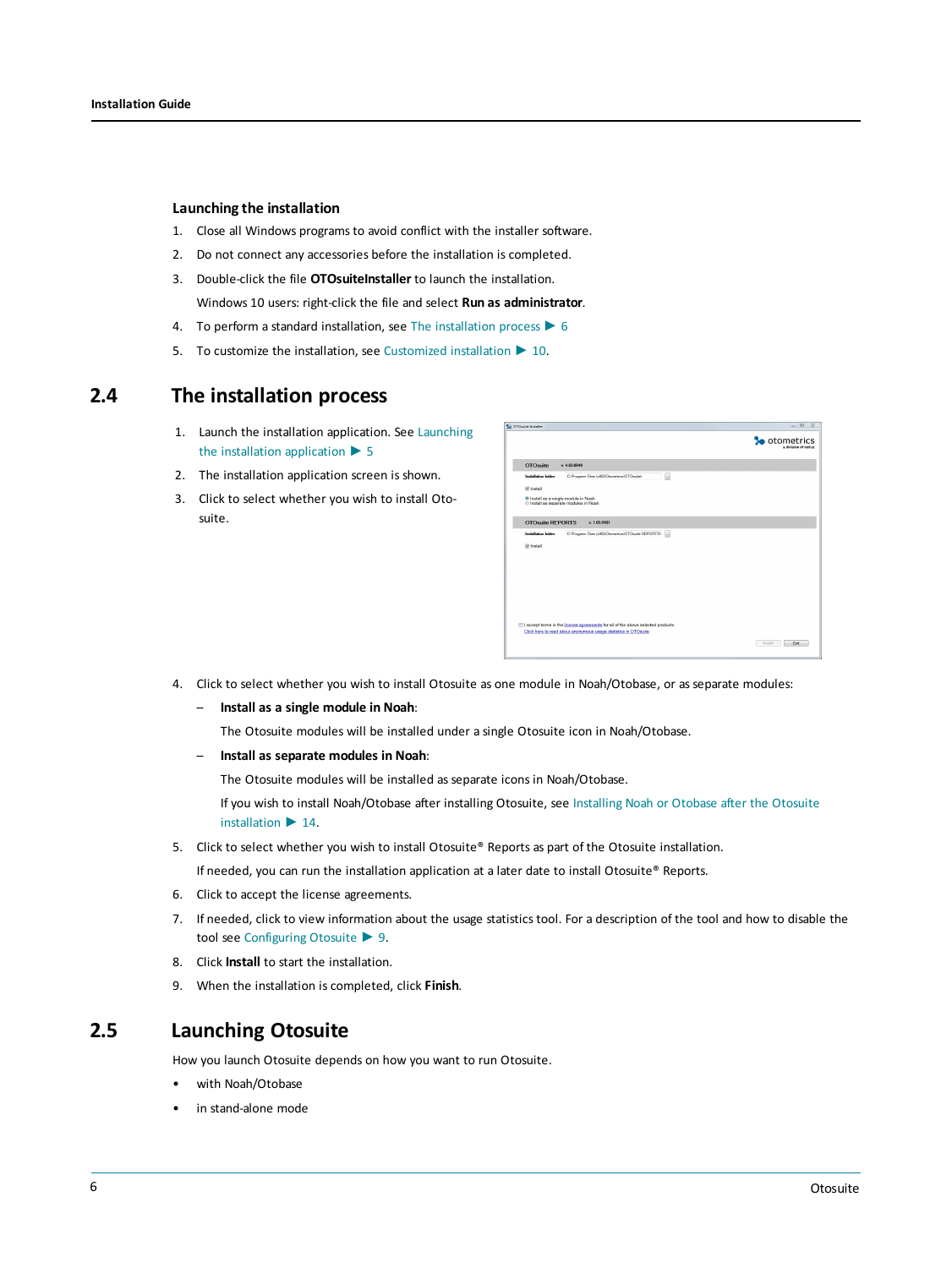#### **Connected to the Noah/Otobase database**

How you launch Otosuite with Noah or Otobase depends on how Otosuite is configured.

**Launching Otosuite directly**

1. Click the Otosuite icon on the PC desktop or in the Windows **Start** menu (**All Programs** > **Otometrics** > **Otosuite**).

The Noah or Otobase patient browser appears.

2. Select a patient. Otosuite is launched and is connected to the Noah or Otobase database.

#### **Launching from the Noah or Otobase Module Selection**

1. Launch Noah or Otobase.

2. In the Module Selection in Noah or Otobase, click to select the Otosuite module that you wish to open.

#### **Launching from a Noah or Otobase measurement**

1. Launch Noah or Otobase and select a measurement.

Otosuite opens in the module that is best suited to display the measurement.

#### **Stand-alone**

You can run Otosuite in stand-alone mode in the following situations:

- Neither Noah or Otobase is installed on the PC.
- Otosuite is installed on a PC with Noah/Otobase, but is not connected to the Noah/Otobase database. See the Otosuite Installation Guide for how to connect to the Noah/Otobase database.

|    | Launching Otosuite in stand-alone mode                                                                             |                                   |
|----|--------------------------------------------------------------------------------------------------------------------|-----------------------------------|
|    | Launch Otosuite by clicking the Otosuite icon on the PC desktop (you may need to create<br>the shortcut first).    | $\overline{a}$<br><b>OTOsuite</b> |
| or |                                                                                                                    |                                   |
|    | Launch Otosuite by clicking the Otosuite icon in the Windows Start menu (All Programs ><br>Otometrics > Otosuite). | $\overline{a}$<br><b>OTOsuite</b> |

#### **Configuring the Otosuite setup**

- The first time you launch Otosuite, the Configuration Wizard is shown automatically.
- If you have updated Otosuite, select **Tools** > **Configuration Wizard**.
- See [Configuring](#page-8-0) Otosuite ► 9.

#### **2.5.1 Otosuite icons in Noah/Otobase**

Depending on how Otosuite was installed, the Noah/Otobase **Module Selection** displays either one Otosuite icon, or an icon for each module in Otosuite. If there is only one icon, it launches Otosuite according to your start-up settings,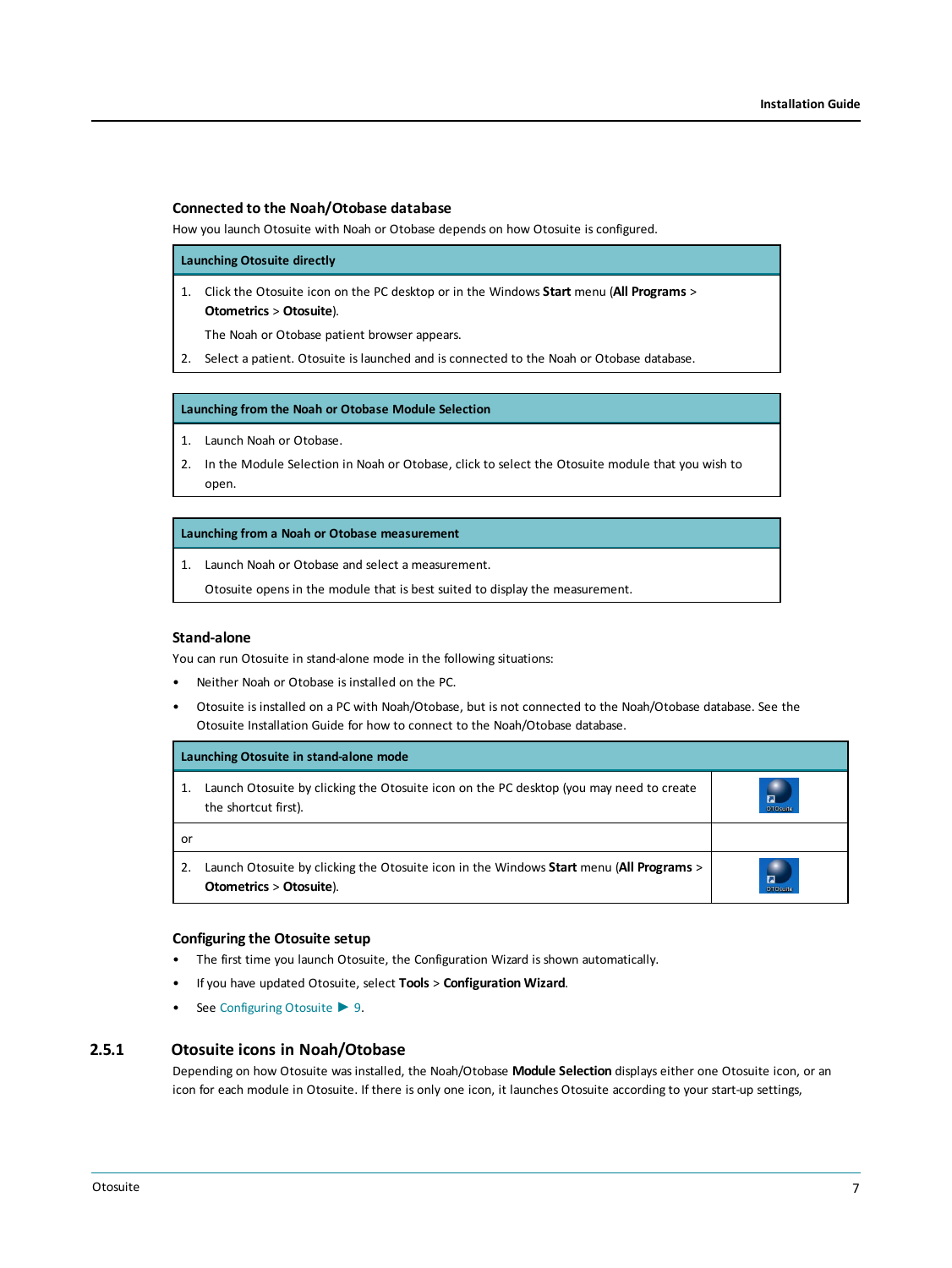otherwise, the icon you select will open the corresponding module in Otosuite.

To change how many Otosuite icons are displayed in Noah/Otobase, see The [installation](#page-5-0) process ► 6.

| <b>Otosuite module</b>                              | Noah/Otobase icon               |
|-----------------------------------------------------|---------------------------------|
| Launch Otosuite according to your start-up settings | <b>OTOsuite</b><br>· otometrics |
| The Video Otoscopy module                           |                                 |
| The Otoacoustic Emissions module                    |                                 |
| The Immittance module                               |                                 |
| The Audiometry module                               |                                 |
| The Counseling & Simulations module                 |                                 |
| The PMM module                                      |                                 |
| The HIT module                                      |                                 |

## **2.6 Otosuite manuals**

After you install Otosuite, you can find Otosuite manuals and related documentation on your PC. In the **Start** menu, open **Otosuite Manuals**, which contains an overview with links to all manuals.

See also the manuals and online Help relating to test devices and specific test modules in Otosuite.

Note . Make yourself familiar with the test device, Otosuite, and their functions and settings, before you start testing.

## **2.7 Installation of test devices**

See the "Installation" section in the manual for your device.

#### **If you connected a test device before installing Otosuite**

*Caution•Do not connect the test device and accessories before you have fully installed the software.*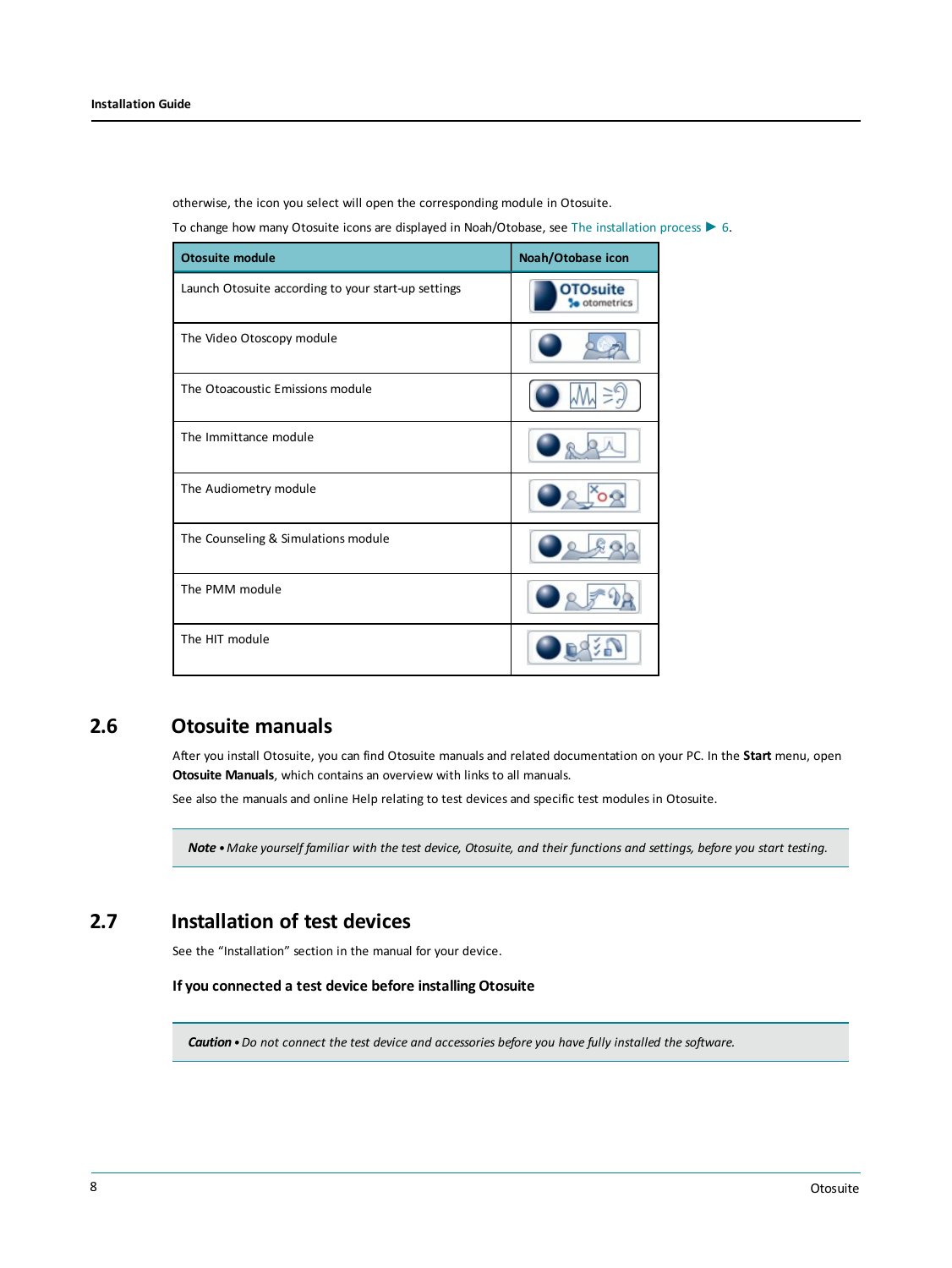If you connected a test device before installing Otosuite, you may experience problems, either because Windows has installed an incorrect driver for the device, or no driver has been installed.

To solve the problem:

- 1. Locate the device in the Windows Device Manager.
- 2. Right-click on the name of the device and then click to update driver software. Allow Windows to search automatically for the correct device driver.

<span id="page-8-0"></span>**Important** • A device may appear in the Device Manager more than once if it has more than one driver. Repeat the *above procedure for each instance (for example, "SoundHub 100 Headphones + Mic." and "SoundHub 100 Speakers").*

## **2.8 Configuring Otosuite**

This section describes how you configure Otosuite before use.

The Configuration Wizard guides you through the process of customizing the various features and functions that apply to Otosuite.

- 1. In Otosuite, select **Tools** > **Configuration Wizard**.
- 2. To configure general Otosuite functionality, click **Next**.
- 3. To connect your test device to the specific module and set up module-specific functionality, click on **Configure...** next to the module you wish to configure.

General configuration is described in the Otosuite manuals.

Note . The sound card setup set by the Otosuite installation may change the default Windows sound card setup. Use *the Windows functionality to change the default setup.*

#### **2.8.1 Entering license keys**

Your license keys are included in the Otosuite installation package. To enter your license keys in Otosuite, do the following:

- 1. In Otosuite, select **Tools** > **Configuration Wizard**.
- 2. Click on **Configure...** next to the module you wish to enter your license keys for.
- 3. Click **Next** until the **License Keys** dialog is shown. Enter your license keys and click **Finish**.

#### **2.8.2 Usage Statistics**

During the installation of Otosuite, a tool is installed that enables you to share anonymous usage statistics with Otometrics to help us better understand the needs of our customers, and to improve our products and services.

The tool sends anonymous usage statistics to Otometrics when the PC is connected to the internet.

You can disable/enable the usage statistics tool at any time in the Otosuite Configuration Wizard:

- 1. In Otosuite, select **Tools** > **Configuration Wizard**.
- 2. Click **Next**.
- 3. In the **Preferences** screen, click to disable/enable the check box **Allow anonymous usage statistics**.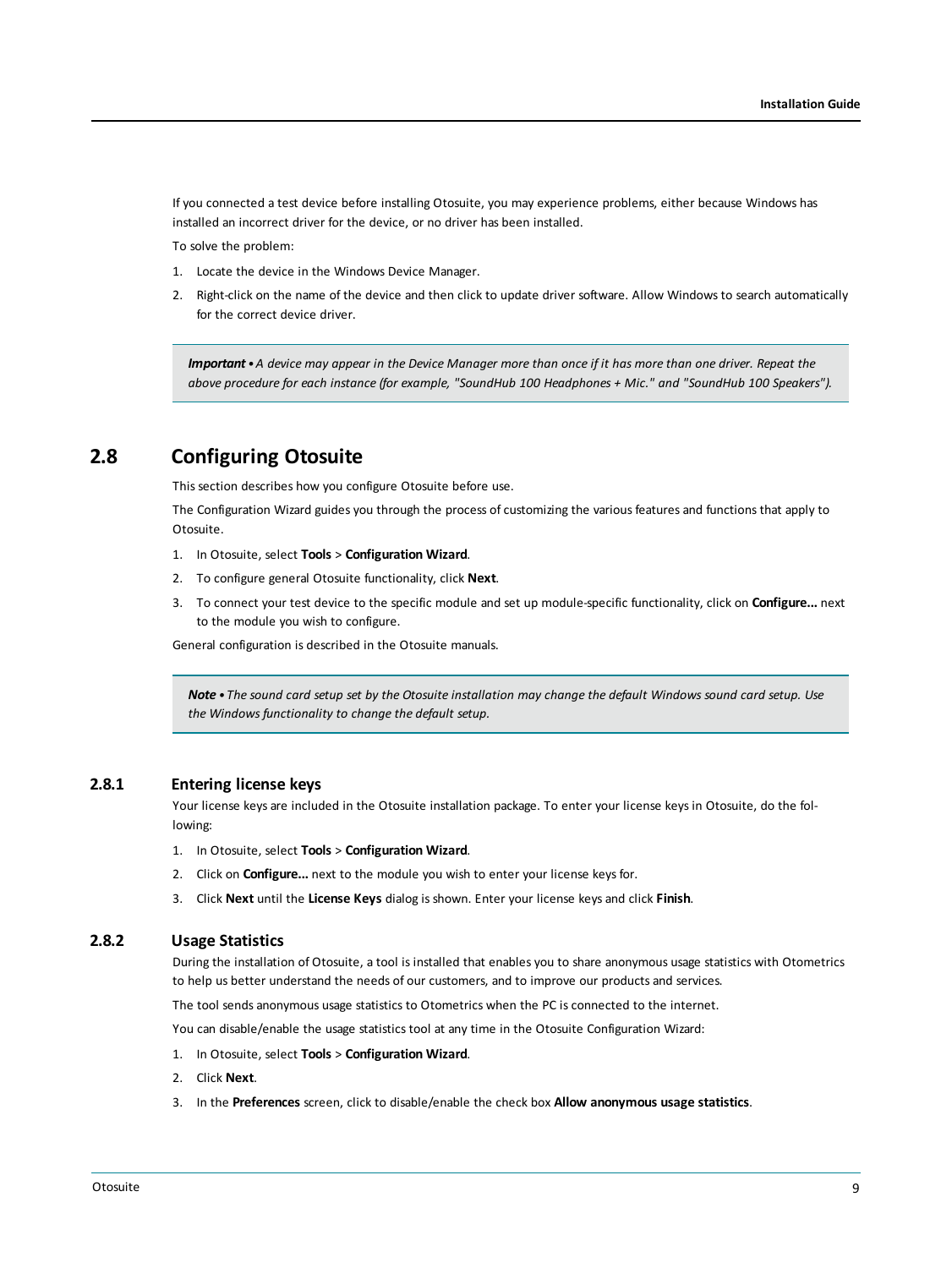#### **Usage statisticsinclude the following**

Only anonymous statistics related to the usage of the Otosuite software is included, for instance how often different features are used, and how often buttons and menu items are clicked. This means that the tool does not send any personal or patient data, nor will any information identifying the PC or any other type of usage related to the PC be included.

#### **2.8.3 Connecting Otosuite to Noah or Otobase**

*Note • The following applies only if Noah or Otobase is installed on the PC.*

#### **Connect Otosuite to a database at start-up**

You can configure Otosuite to connect automatically to the Noah or Otobase database, regardless of whether you launch Otosuite directly or from Noah or from Otobase.

- 1. In Otosuite, select **Tools** > **Configuration Wizard**.
- 2. Click **Next** until the Noah/Otobase screen is shown.
- 3. Enable the option **Connect Otosuite to a database at start-up**. The available databases will be shown below.
	-
- 4. Select the database that you wish to connect to.
- 5. Restart Otosuite to enable the selection.

#### **Launching a non-Otosuite module from Noah or Otobase**

If you launch a non-Otosuite measurement module from Noah/Otobase, this will force Otosuite to close. You can set up Otosuite to close without prompting.

If you have unsaved data in Otosuite, you will always be prompted to save data before Otosuite closes.

- 1. In Otosuite, select **Tools** > **Configuration Wizard**.
- 2. Click **Next** until the Noah/Otobase screen is shown.
- 3. Enable the option **Close Otosuite automatically** if you launch a non-Otosuite measurement module. (You will be prompted to save any unsaved data.)

#### **Enable FastView (Ifsupported by Noah/Otobase)**

FastView data can be saved in Noah or in Otobase. The option gives access to browse or view summaries of data quickly without launching the individual modules from where the data was saved.

- 1. In Otosuite, select **Tools** > **Configuration Wizard**.
- 2. Click **Next** until the Noah/Otobase screen is shown.
- <span id="page-9-0"></span>3. Select the option **Enable FastView**.

## **3 Customized installation**

#### **Customized installation and installation ofspecial features**

This section describes how you customize the installation of Otosuite.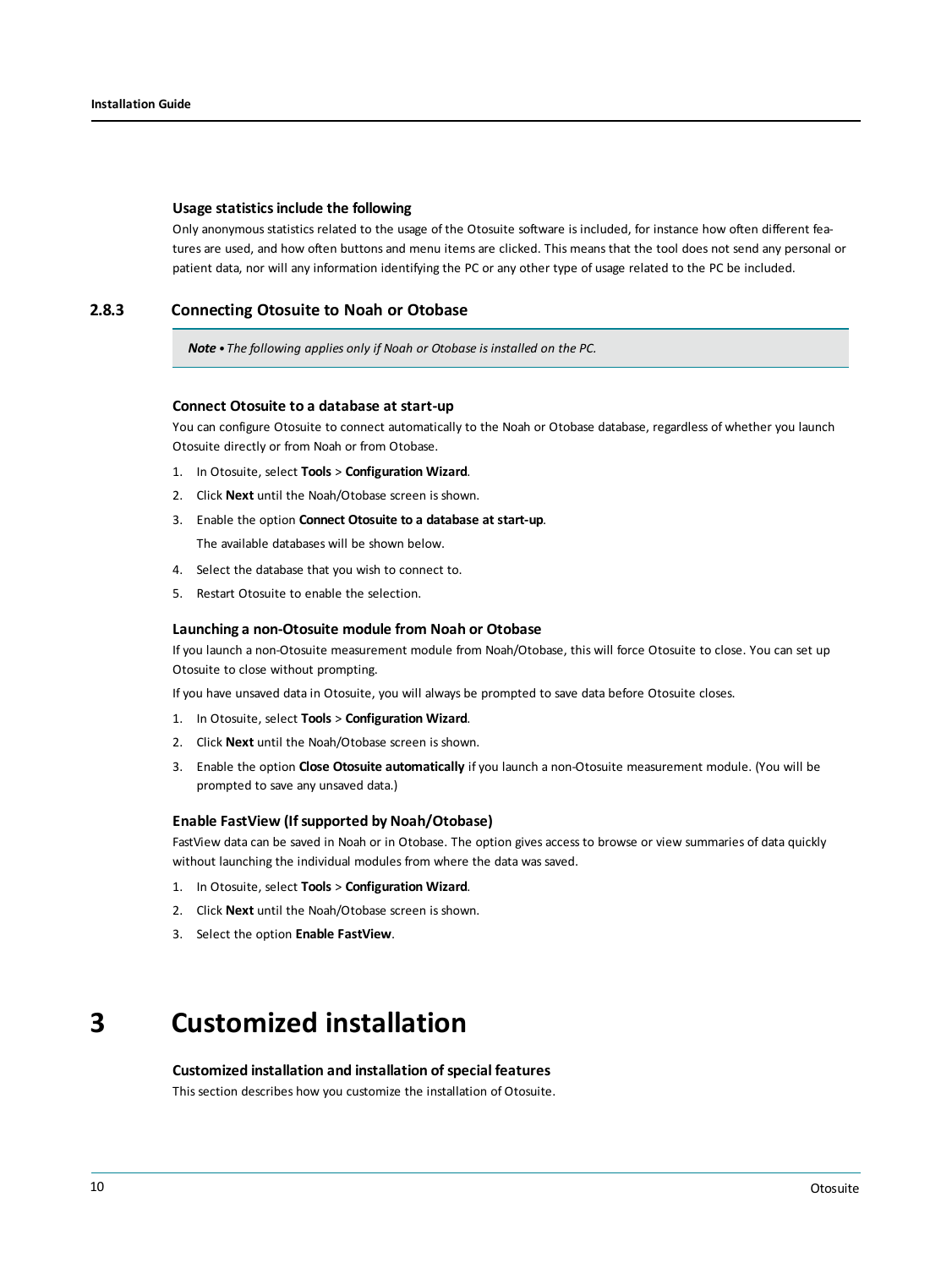You can add a number of special features such as speech material, special tests and other related applications to the installation.

#### **Launching the OTOsuiteInstaller executable file in configuration mode**

1. To launch the **OTOsuiteInstaller** executable file in configuration mode, navigate to the folder containing the executable file in a DOS command prompt window: type **OTOsuiteInstaller.exe /configure**.

#### **Customizing the installation**

| Add Application |                                                    | OTOsuite vv4.83.0040 |                               |                                                   |                          |                         |
|-----------------|----------------------------------------------------|----------------------|-------------------------------|---------------------------------------------------|--------------------------|-------------------------|
| Include         | Application                                        |                      | Setup source                  | Products\OTOSuite.msi                             |                          |                         |
| v               | OTOsuite 4.83.0040                                 |                      | <b>Application folders</b>    |                                                   |                          |                         |
| $\overline{v}$  | OTOsuite REPORTS 1.05.0161                         |                      | Installation folder           | <b>IOTOSULTE INSTALLDIRI</b>                      | $\sqrt{2}$               | ாரி                     |
| m               | OTOsuite WordLists - AU 3.2.0                      |                      |                               | C//Program Files (x86IV/Otometrics//OTOsuite/     |                          |                         |
| 同               | OTOsuite WordLists - RF 1.1.0                      |                      | Application options           |                                                   |                          |                         |
| ◫               | OTOsuite WordLists - CH 2.1.0                      |                      |                               |                                                   |                          |                         |
| m               | OTOsuite Wordlicts - CN-CMN-Mandarin-301 1.0.2     |                      | Installation Option           | V Install<br>@ Install as a single module in Noah | $\sqrt{2}$               | ⊫ளி<br>$E = \mathbf{r}$ |
| П               | OTOsuite WordLists - CN-CMN-Mandarin-Tongren 1.0.4 |                      | Noah installation             | C Install as separate modules in Noah             | [IS_NOAH_INSTALLED]<br>◼ |                         |
| m               | OTOsuite WordLists - CN-CMN-Mandarin 1.0.3         |                      | <b>Run after installation</b> |                                                   |                          |                         |
| п               | OTOsuite WordLists - DF 1.0.2                      |                      |                               |                                                   |                          |                         |
| 圓               | OTOsuite WordLists - DK 3.0.1                      |                      |                               | Add post-installation action                      |                          |                         |
| m               | OTOsuite WordLists - ES 1.0.1                      |                      |                               |                                                   |                          |                         |
| 同               | OTOsuite WordLists - FR (CD 1.2.3) 1.0.2           |                      |                               |                                                   |                          |                         |
| m               | OTOsuite WordLists - FR (CD 4,5) 1.0.2             |                      |                               |                                                   |                          |                         |
| 同               | OTOsuite WordLists - FR-Fournier-Lafon 1.0.1       |                      |                               |                                                   |                          |                         |
| П               | OTOsuite WordLists - IT 1.0.2                      |                      |                               |                                                   |                          |                         |

#### • The **Description** field

This field contains a description of the configuration file that is currently being edited, if such a description exists.

If needed, enter a text of your choice to supplement the installation or the customer. This may help maintenance staff identify the file.

• The **Add Application** button

Click the **Add Application** button to add extra **.msi** modules or applications to the installation bundle.

Note • If you reference to applications that are placed in user-dependent folders such as User > Desktop, User > Downloads, or User > My Documents, and you run the installation without having created the installer medium, the *installer will fail to reference to these applications during installation on another PC.*

1. Check the desired check boxes to select the features you wish to include in the installation. This dialog verifies that all the referenced **.msi** files exist.

For each application you can select/deselect a range of preferences in the right side of the screen.

– A checkbox for selecting/deselecting the application or feature in the installation setup.



– Hide/Show:

This option hides the feature or shows the feature in the list in the **OTOsuiteInstaller** application.

A ൷

– Lock/Unlock:

This option locks or unlocks the feature in the list in the **OTOsuiteInstaller** application, making it non-selectable or selectable for the person performing the installation.

2. In the **Run after installation** panel you can click **Add post-installation action** to add applications or extra files such as batch files to be run after the installation.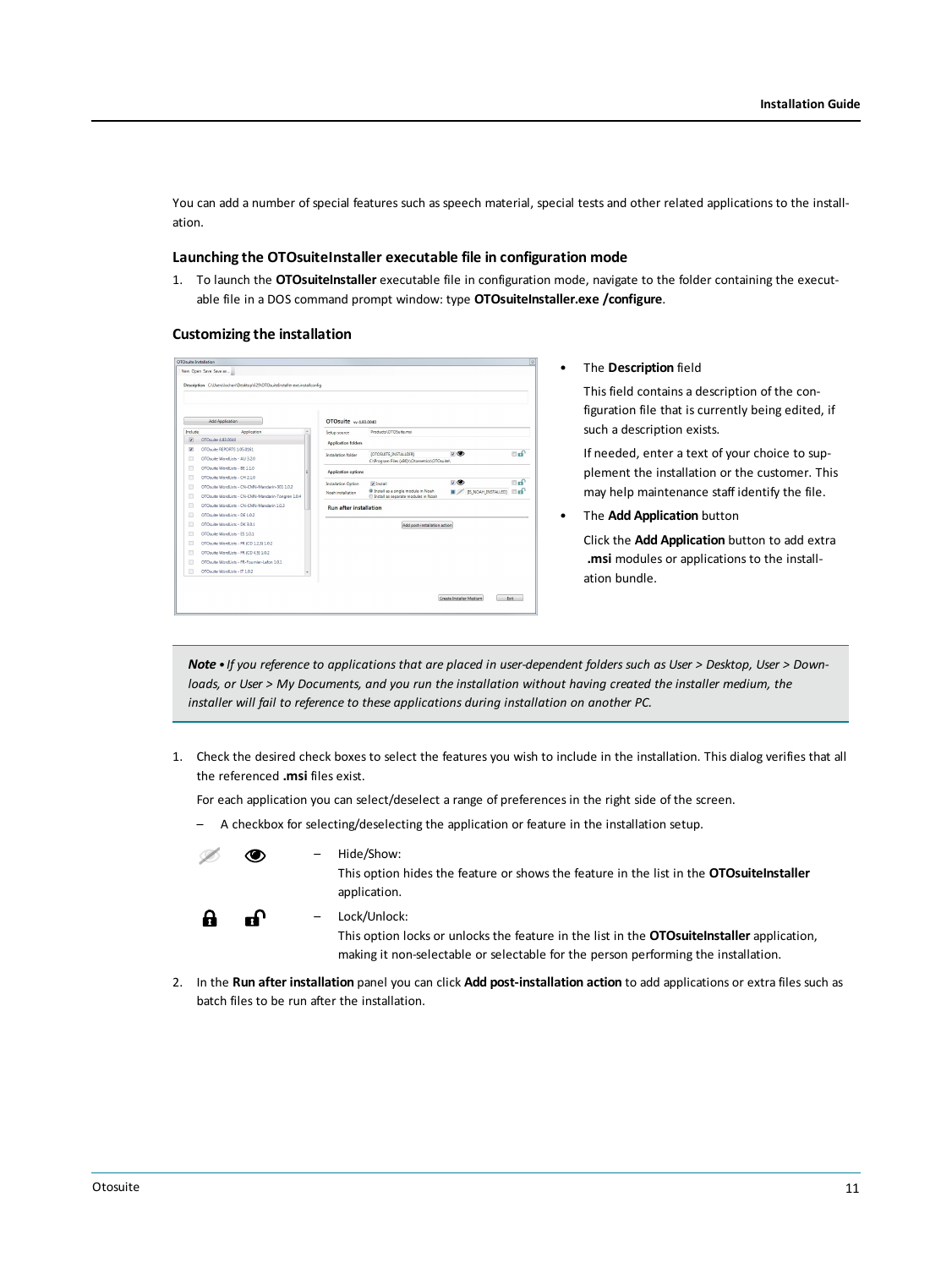|                          | Add Application                                    | OTOsuite vv4.83.0040          |                                                   |                                                                                    |     |
|--------------------------|----------------------------------------------------|-------------------------------|---------------------------------------------------|------------------------------------------------------------------------------------|-----|
| Include                  | Application                                        | Setup source                  | Products\OTOSuite.msi                             |                                                                                    |     |
| ß.                       | OTOsuite 4.83.0040                                 | <b>Application folders</b>    |                                                   |                                                                                    |     |
| $\overline{\mathcal{L}}$ | OTOsuite REPORTS 1.05.0161                         | Installation folder           | <b>IOTOSULTE INSTALLDIRI</b>                      | $\sqrt{2}$                                                                         | ாரி |
|                          | OTOsuite WordLists - AU 3.2.0                      |                               | C//Program Files (x86)\\Otometrics\OTOsuite\      |                                                                                    |     |
| п                        | OTOsuite WordLists - RF 1.1.0                      | Application options           |                                                   |                                                                                    |     |
| п                        | OTOsuite WordLists - CH 2.1.0                      |                               |                                                   | 7 ®                                                                                | ⊫ரி |
| П                        | OTOsuite WordLists - CN-CMN-Mandarin-301 1.0.2     | Installation Option           | V Install<br>@ Install as a single module in Noah | $\blacksquare$ $\mathcal D$ <b>ps_noah_installed</b> $\blacksquare$ $\blacksquare$ |     |
| п                        | OTOsuite WordLists - CN-CMN-Mandarin-Tongren 1.0.4 | Noah installation             | C Install as separate modules in Noah             |                                                                                    |     |
| П                        | OTOsuite WordLists - CN-CMN-Mandarin 1.0.3         | <b>Run after installation</b> |                                                   |                                                                                    |     |
|                          | OTOsuite WordLists - DF 1.0.2                      |                               |                                                   |                                                                                    |     |
| п                        | OTOsuite WordLists - DK 3.0.1                      | Run after installation        |                                                   |                                                                                    | é   |
| П                        | OTOsuite WordLists - FS 1.0.1                      | arouments                     |                                                   |                                                                                    |     |
| п                        | OTOsuite WordLists - FR (CD 1.2.3) 1.0.2           |                               | Add post-installation action                      |                                                                                    |     |
| П                        | OTOsuite WordLists - FR (CD 4,5) 1.0.2             |                               |                                                   |                                                                                    |     |
| п                        | OTOsuite WordLists - FR-Fournier-Lafon 1.0.1       |                               |                                                   |                                                                                    |     |
|                          | OTOsuite WordLists - IT 1.0.2                      |                               |                                                   |                                                                                    |     |

#### 3. **Create Installer Medium**

When you have added applications or extra files to be run after the installation, click the button **Create Installer Medium** to open a dialog where you can create a folder of your choice, and save the files and file structure to be shipped to the person performing the installation.

4. When you have set up the applications and modules you wish to include in the installation, save the customized file in the folder where the file **OTOsuiteInstaller** is located.

The default name of the customized file is **OTOsuiteInstaller.exe.installconfig**. If you save the file under another name in the installer folder, the installer will not use the configuration file.

Note . You can edit and save the file OTOSuiteInstaller.installconfig in a pre-defined structure, saving you from repeat*ing the layout process when no additional dependencies have been added.*

#### 5. Click **Exit**.

6. To install the customizations, run the file **OTOsuiteInstaller** as described in The [installation](#page-5-0) process ► 6.

## **3.1 Customized installation sequence**

*Caution•Do not connect the test device and accessories before you have fully installed the software.*

#### **1. Noah**

• If you plan to use Otosuite with Noah, first install the Noah software. Doing so will enable you to store measurements with client information in Noah.

If you install Noah after Otosuite has been installed, you can register Otosuite as a module under Noah by running **PostNOAHInstall**. See Installing Noah or Otobase after the Otosuite [installation](#page-13-1) ► 14.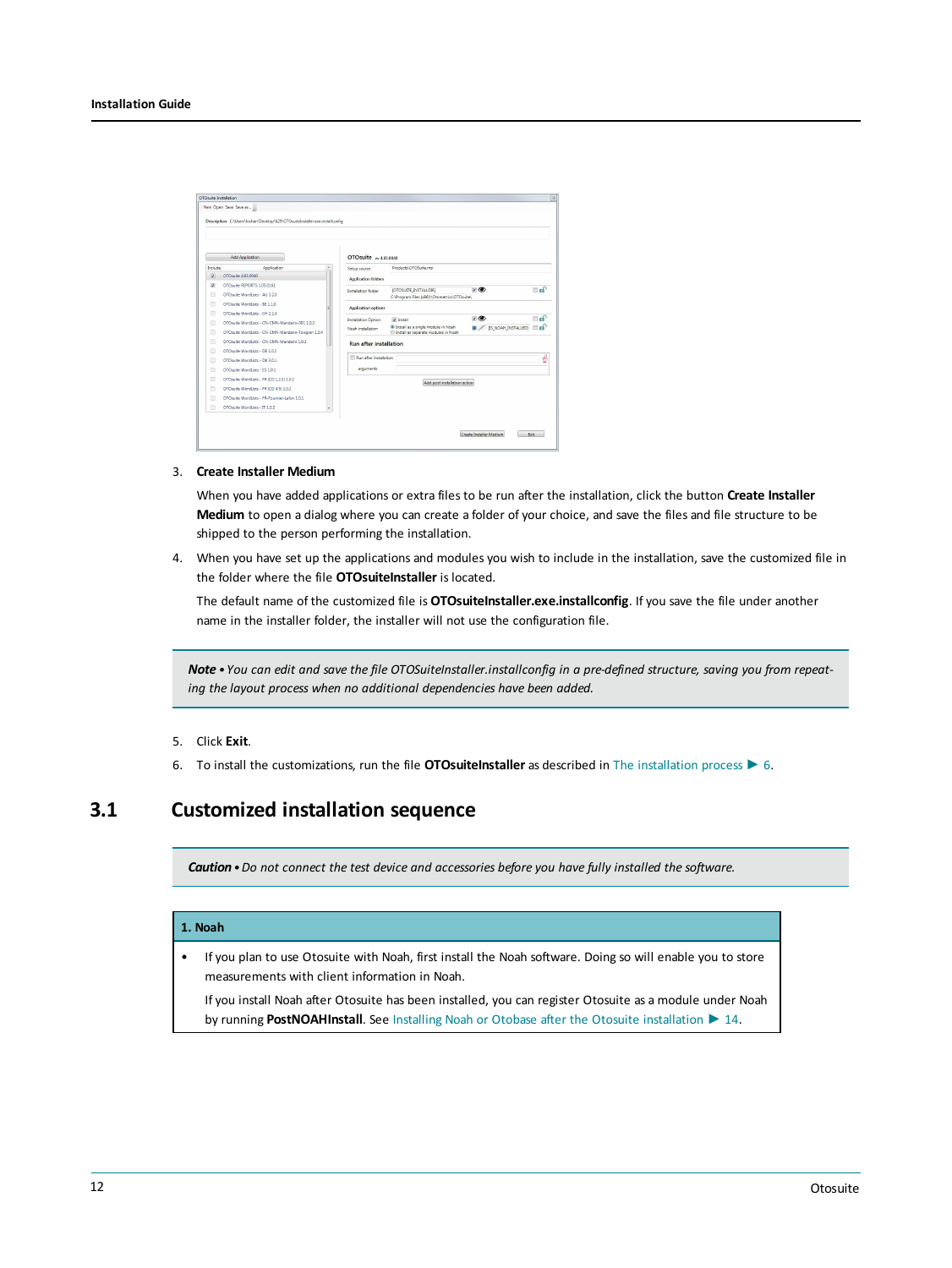**2. Integrated Otometrics speech material**

To install the Integrated Otometrics speech material from the supplied speech material medium, see [Installing](#page-12-0) speech material ► 13.

#### **3. Otosuite**

<span id="page-12-0"></span>If Noah/Otobase is installed on the computer, Otosuite will automatically be installed under Noah/Otobase.

## **3.2 Installing speech material**

**Installing speech material using the Otosuite Installer**

Note • If you wish to use speech material supplied by Otometrics, check the Speech Material installation medium to *make sure that your PC has the additional disk space required.*

1. Follow the instructions for installing extra features: see [Customized](#page-9-0) installation ► 10.

#### **Installing speech materialseparately**

1. Insert the Otosuite Speech Material Installation disk in your disk drive.

The Installation Wizard will start up automatically. If it does not, activate the Windows **Run** command and type **d:\ setup.exe**, where **d:** denotes your disk drive.

2. The Installation Wizard will guide you through the installation.

#### **After installing the speech material**

When you have installed the speech material, you can select the speech lists in the relevant Otosuite test modules. See the specific test device manuals for instructions on how to use the speech material.

## **3.3 Installing Otosuite® Reports separately**

If you have not installed Otosuite® Reports in the general Otosuite installation, you can do so separately.

You can install Otosuite® Reports either on a PC with or on a PC without Otosuite or Otobase installed.

If you have created report templates on a separate PC, you must copy the templates to the PC where Otosuite or Otobase is installed. See the Otosuite® ReportsUser Guide.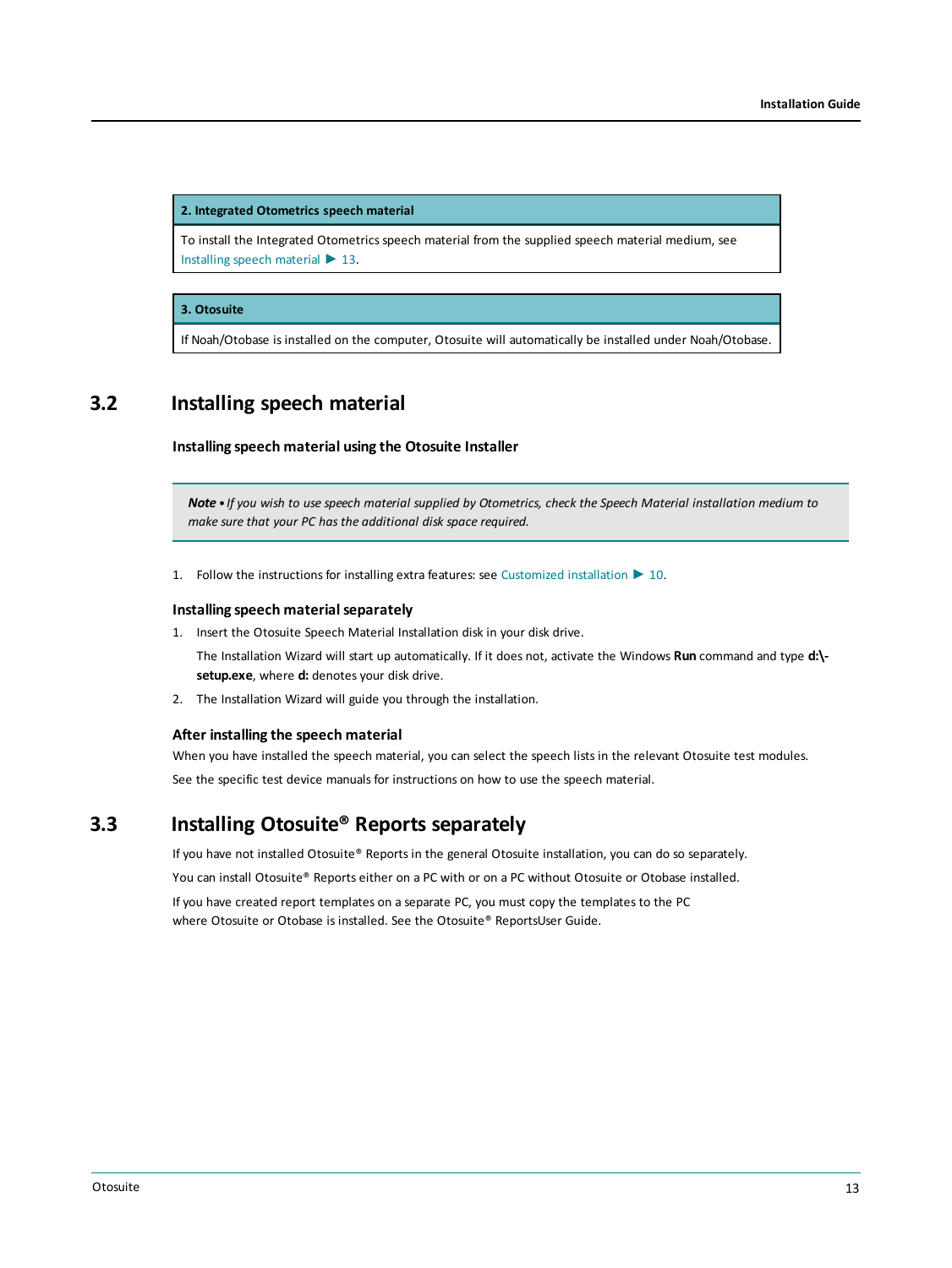#### **System requirements**

#### **On a PC without Otosuite or Otobase installed**

- 1.5 GHz processor or higher (2 GHz recommended)
- 1 GB RAM (2 GB recommended)
- 1 GB free disk space for installation of the software. Additional disk space is needed for installation of prerequisites.
- Microsoft® Windows 7 (32 or 64 bit), or higher
- 32 bit color display, 1024x768 screen resolution

#### **On a PC with Otosuite or Otobase installed**

If you install Otosuite® Reports on a PC where Otosuite or Otobase is already installed, see the Otosuite or Otobase system requirements for detailed information.

#### **Installation procedure**

• Follow the instructions for installing extra features: see [Customized](#page-9-0) installation ► 10.

#### **Launching Otosuite® Reports**

<span id="page-13-1"></span>• Otosuite® Reports is listed in the Otometrics program folder in the Windows "All Programs" list.

| <b>GN</b> Otometrics |  |
|----------------------|--|
| OTOsuite Manuals     |  |
| OTOsuite REPORTS     |  |
| O OTOsuite           |  |

### **3.4 Installing Noah or Otobase after the Otosuite installation**

If you wish to install Noah or Otobase after Otosuite, then Otosuite will not be registered in Noah/Otobase and it will not be possible to launch Otosuite from Noah/Otobase.

1. To install Noah or Otobase follow the instructions for installing extra features: see [Customized](#page-9-0) installation ► 10.

#### **Adding Otosuite to Noah/Otobase after installation**

You can use the **PostNOAHInstall** tool to add Otosuite to Noah/Otobase or to change the way Otosuite is shown in Noah/Otobase.

#### **Running the PostNOAHInstall tool**

- 1. Navigate to the folder where Otosuite is installed (the default folder is c:\Program Files\Otometrics\Otosuite).
- 2. Double-click on **PostNOAHInstall**.
- <span id="page-13-0"></span>3. Select how you wish Otosuite to be shown in Noah/Otobase, and then click **OK**.

## **4 Uninstalling Otosuite**

#### **To uninstall Otosuite**

1. If Otosuite is active, exit Otosuite.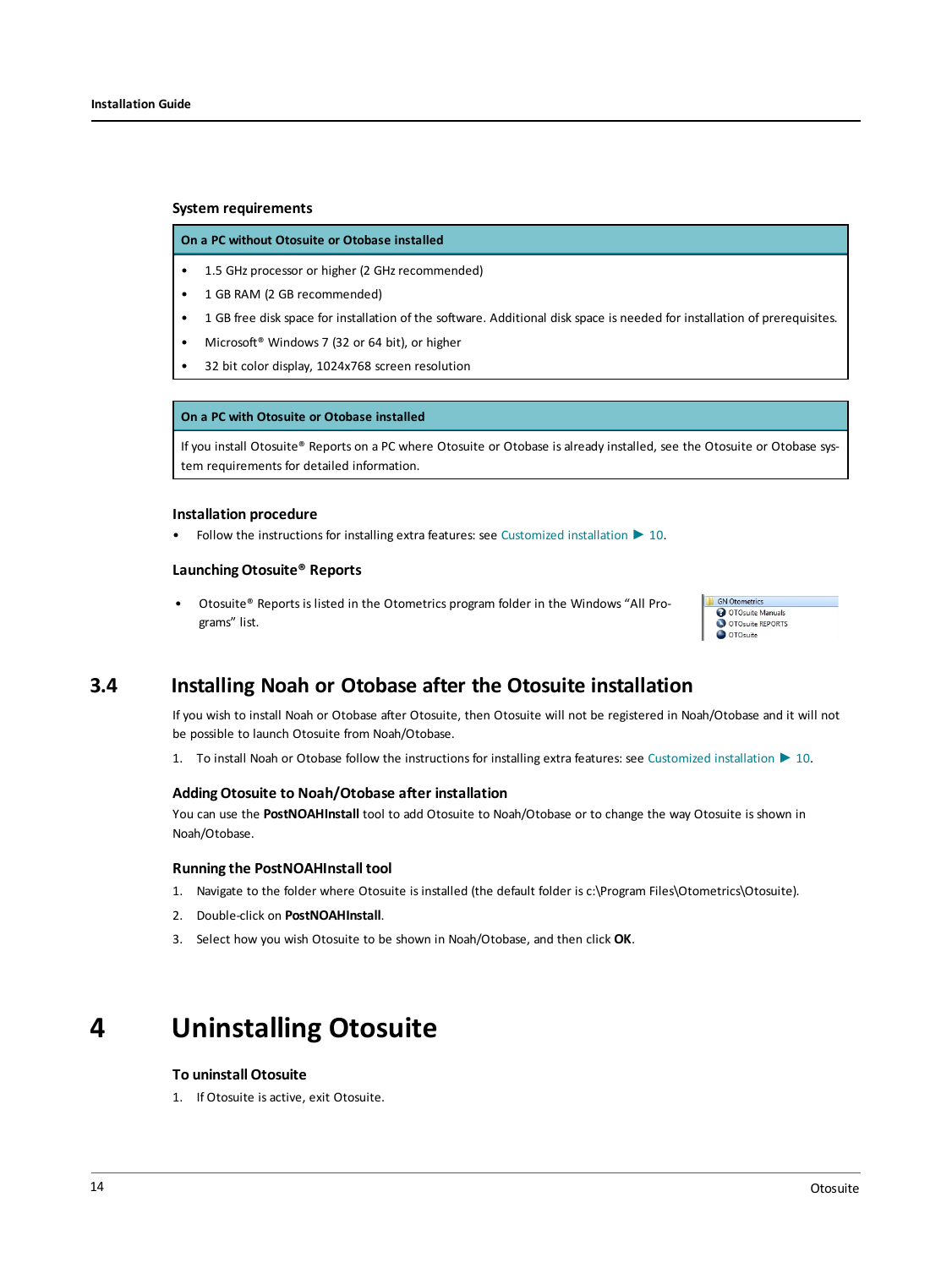<span id="page-14-0"></span>2. Use the Windows functionality for uninstalling programs.

## **5 Cybersecurity**

Cybersecurity is the protection of computer systems from theft or damage to their hardware, software or electronic data, as well as from disruption or misdirection of the services they provide.

This section describes how Otosuite implements protection against cybersecurity threats and recommendations for customer site implementations.

A Manufacturer Disclosure Statement for Medical Device Security (MDS2 Form) is available on request.

The cybersecurity at the customer site may be improved by combining Otosuite security implementations with local system setup.

The customer has the full responsibility for the chosen cybersecurity implementation.

### **5.1 Otosuite - Cybersecurity Implementations**

- Otosuite supports the use of Windows security. The program requires standard Microsoft Windows user security priv-ileges for daily use
- Otosuite supports the use of Microsoft Windows screen savers to prevent showing confidential information on unat-tended systems
- For data stored in the NOAH database, access will require verification of user credentials
- The application DLLs are signed and cannot be replaced by malicious code.

### **5.2 Customer - Recommended Implementations**

The final security setup at the customer site may be improved by following best security practices and policies. This includes, but is not limited to, the recommendations provided in the following sections.

#### **5.2.1 Establish a secure environment**

- Prevent physical access to the system from unauthorized persons.
- Connect the system on secured networks only. Don't use the system on a wide-open network, including Wi-Fi, Bluetooth, etc. based networks. This also applies to stand-alone systems.
- Keep the network software updated with the latest patches.
- Use encrypted data communication over "less safe" network segments (IPsec, VPN...).
- Make frequent backups of the system. Store the backup on a safely stored device.
- Enforce that all resources within the network (shares, printers, other equipment) can be accessed by authenticated users only.
- Protect the system with updated antivirus.
- Use the Windows firewall at all times.

#### **5.2.2 Secure access to Windows systems**

• Use domain-controlled network and domain-based authentication methods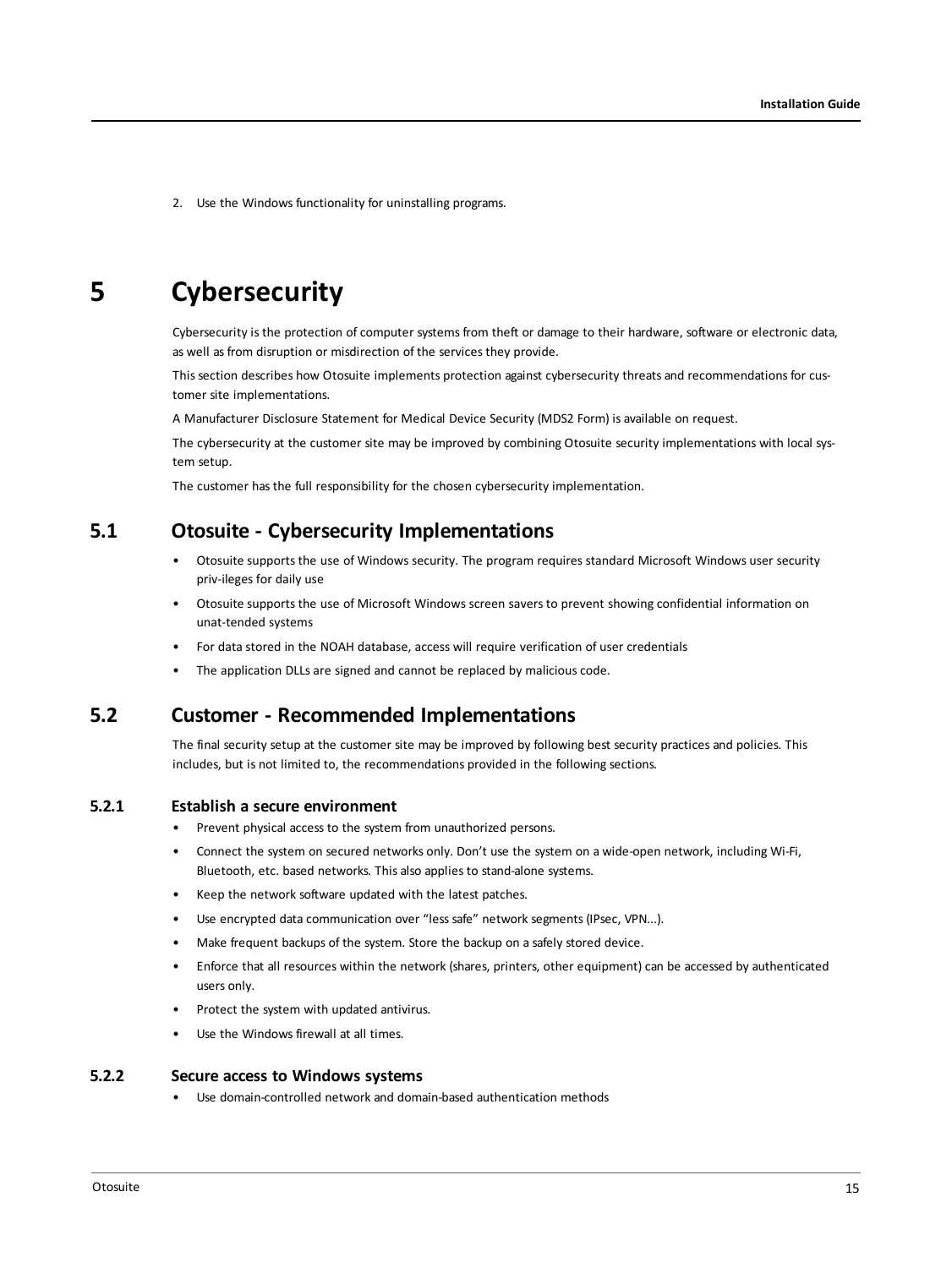- Enable auditing of system use, including Windows logins to the operating system
- Consider using two-factor authentication for user logins.

#### **5.2.3 Data confidentiality**

- The Windows system should be locked automatically in case of user inactivity
- Users should lock the system manually if they leave it unattended.

#### **5.2.4 Minimize potential data leaks**

- Do not install any 3rd party software which is not intended for use with the application. Unknown software can possess a potential security risk.
- Encrypt drives that contain archived information. Make a backup of the archived data stored on another safely stored device.
- Avoid using acquisition systems that are in contact with patient data as network servers for other functionalities.
- Disable unnecessary Windows services designed for non-work related features. Examples: Messenger, CD burning services (if not used), Netmeeting, Remote Sharing, Remote Desktop Help Session Manager, Dropbox, Skype, email, etc.

#### **5.2.5 Control user access**

- Use password policies to ensure passwords are complex, non-repeated and regularly changed
- Consider assigning lowest possible user rights for the users, as no special elevated rights are required to use the application.

#### **5.2.6 Establish secure organizational policies/framework**

Many cyberattack threats originate from email and access to malicious websites.

- Avoid using dedicated acquisition systems connected to a patient for another purpose. Examples are: using it as an office workstation for reading/processing emails, browsing on the web, etc.
- Use personal user accounts only to ensure that the system can identify the user
- Do not use known shared accounts in the organization for access to systems that contain confidential data
- Make sure only trained users have access to the application.

#### **5.2.7 Implement legal security regulations**

• The medical software is subject to local regulations. Use the software according to the regulations.

#### **5.2.8 Working with Windows updates and ensuring system availability**

The Microsoft Windows operating system is regularly patched for security vulnerabilities. The following workflow is recommended when updating the system, to ensure high availability of the system:

- Install the updates outside of normal daily working hours to prevent affecting the daily work
- Check the system after an update to ensure that all parts of the system are working as intended.